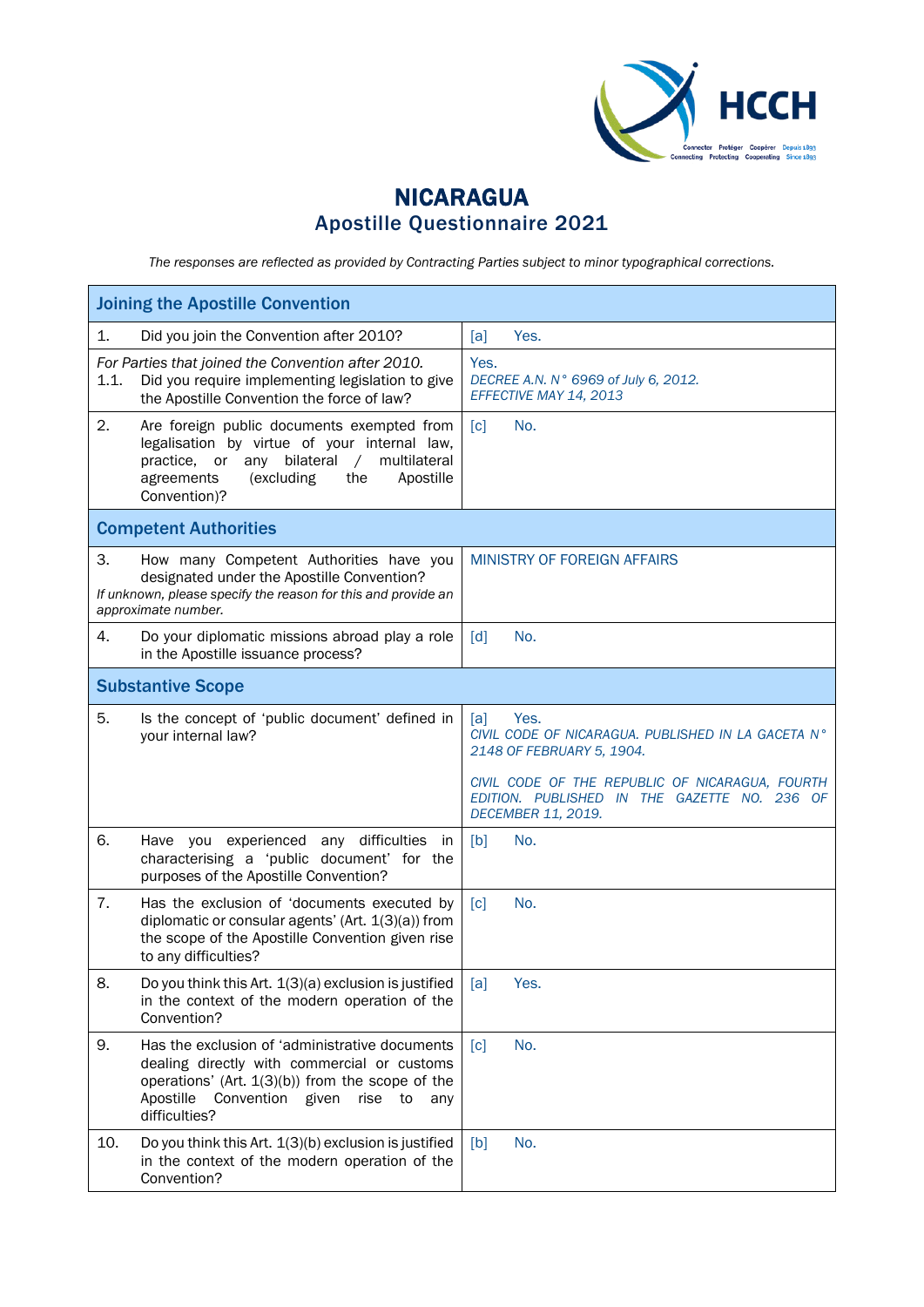| 11.<br>Do you issue (outgoing) or accept (incoming)                                                                                |                                                                                                                                | <b>Issue</b>                                    | Accept       |  |  |
|------------------------------------------------------------------------------------------------------------------------------------|--------------------------------------------------------------------------------------------------------------------------------|-------------------------------------------------|--------------|--|--|
| Apostilles for any of the following categories of<br>document?                                                                     | Certificates of origin                                                                                                         | X                                               | X            |  |  |
|                                                                                                                                    |                                                                                                                                | X                                               | X            |  |  |
|                                                                                                                                    |                                                                                                                                | Import licences                                 |              |  |  |
|                                                                                                                                    | Health and safety certificates<br>issued by the relevant<br>government authorities or                                          | X                                               | X            |  |  |
|                                                                                                                                    | Certificates of products                                                                                                       | X                                               | $\sf X$      |  |  |
|                                                                                                                                    | Certificates of conformity                                                                                                     | $\mathsf{X}$                                    | $\mathsf{X}$ |  |  |
|                                                                                                                                    | End user certificates<br>(i.e. documents certifying that the<br>buyer is the end user of acquired                              | X                                               | $\sf X$      |  |  |
|                                                                                                                                    | Commercial invoices                                                                                                            | X                                               | X            |  |  |
| <b>Apostille Process</b>                                                                                                           |                                                                                                                                |                                                 |              |  |  |
| <b>Certification of Public Documents</b>                                                                                           |                                                                                                                                |                                                 |              |  |  |
| 12.<br>Do any of your public documents require some<br>other intermediate certification<br>before the<br>issuance of an Apostille? | [a]<br>Yes, an intermediate certification is required for<br>some categories of public documents.                              |                                                 |              |  |  |
| For Parties that answered yes to Q12.                                                                                              | Category of public<br>document                                                                                                 | Why certification is required                   |              |  |  |
| 12.1. What categories of public document require<br>intermediate certification and why?                                            | <b>DOCUMENTS</b><br><b>ISSUED BY</b><br><b>ATTORNEY AND</b><br>NOTARY, AND<br><b>BY THE</b><br><b>JUDICIAL</b><br><b>POWER</b> | THE SUPREME COURT OF JUSTICE<br><b>ENDORSES</b> |              |  |  |
|                                                                                                                                    | <b>PRIVATE AND</b><br><b>PUBLIC</b><br>UNIVERSITIES,<br>DEGREES,<br><b>CERTIFICATES</b><br>OF STUDIES<br><b>AND OTHERS</b>     | NATIONAL COUNCIL OF<br>UNIVERSITIES ENDORSES    |              |  |  |
|                                                                                                                                    | <b>MEDICAL AND</b><br><b>HEALTH</b><br><b>REGISTRATION</b><br><b>CERTIFICATES</b>                                              | MINISTRY OF HEALTH ENDORSES                     |              |  |  |
|                                                                                                                                    | <b>CERTIFICATE OF</b><br><b>CONDUCT</b>                                                                                        | NATIONAL POLICE ENDORSES                        |              |  |  |
|                                                                                                                                    | <b>DOCUMENTS</b><br><b>ISSUED BY</b><br><b>CERTIFIED</b><br><b>PUBLIC</b><br><b>ACCOUNTANTS</b>                                | MINISTRY OF EDUCATION, LEGAL<br><b>COUNSEL</b>  |              |  |  |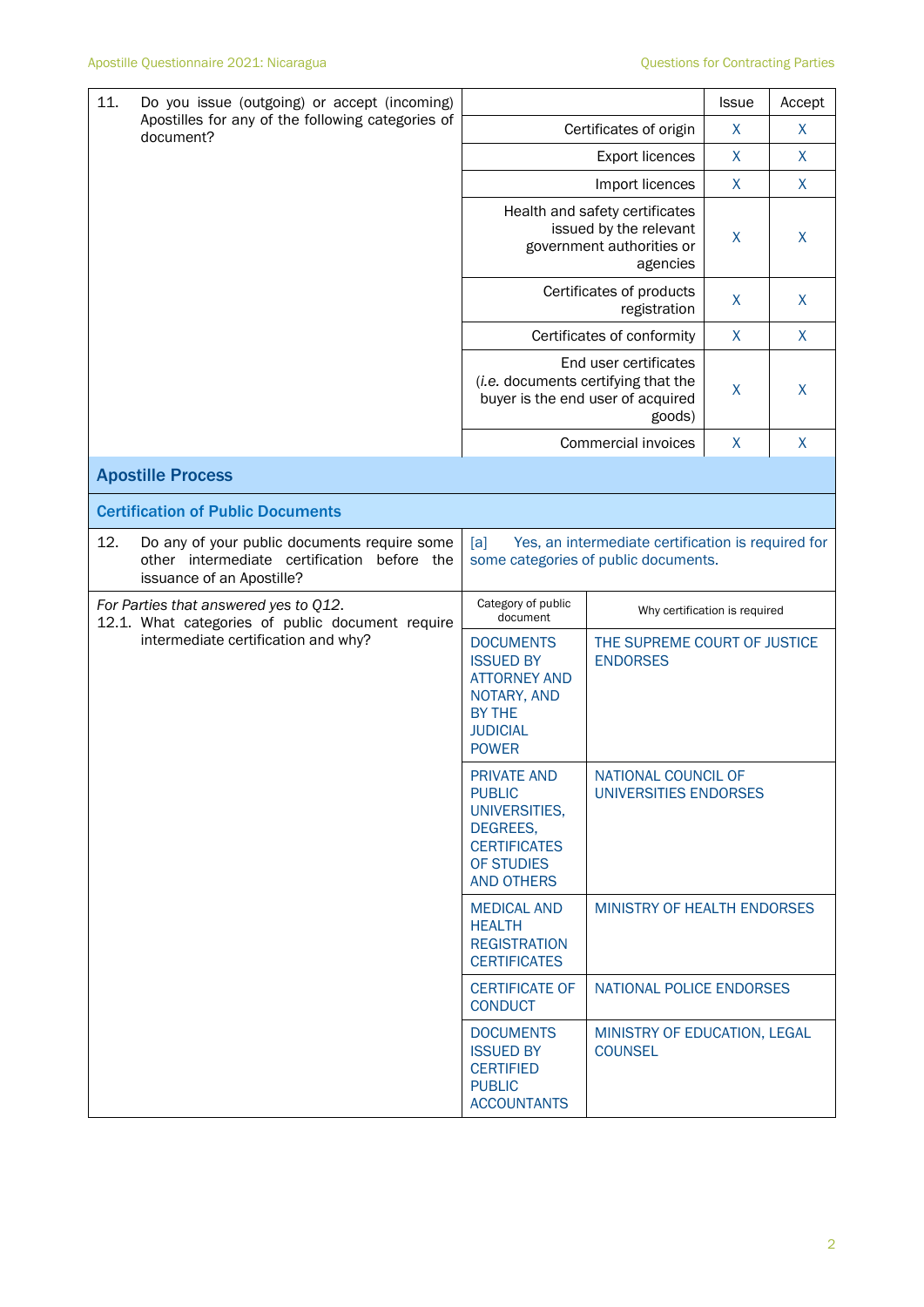|     | <b>Requesting an Apostille (Outgoing)</b>                                                                                                                                                                                                     |                                                                                                                                                                                                                                                                                |    |  |  |
|-----|-----------------------------------------------------------------------------------------------------------------------------------------------------------------------------------------------------------------------------------------------|--------------------------------------------------------------------------------------------------------------------------------------------------------------------------------------------------------------------------------------------------------------------------------|----|--|--|
| 13. | How can an Apostille be requested?                                                                                                                                                                                                            | [a]<br>In person.                                                                                                                                                                                                                                                              |    |  |  |
|     |                                                                                                                                                                                                                                               | [b]<br>By post.                                                                                                                                                                                                                                                                |    |  |  |
|     |                                                                                                                                                                                                                                               | By email.<br>[c]                                                                                                                                                                                                                                                               |    |  |  |
|     |                                                                                                                                                                                                                                               | [d]<br>Through a website.                                                                                                                                                                                                                                                      |    |  |  |
|     |                                                                                                                                                                                                                                               | Other.<br>[e]                                                                                                                                                                                                                                                                  |    |  |  |
| 14. | When issuing an Apostille, do you enquire about<br>the State of destination?                                                                                                                                                                  | Yes, the enquiry is made orally.<br>[b]                                                                                                                                                                                                                                        |    |  |  |
| 15. | How long does it take for an Apostille to be<br>issued?                                                                                                                                                                                       | Other requests<br>In-person request<br>(from the time of<br>e-Apostille requests<br>receipt) (paper<br>(paper Apostille)<br>Apostille)                                                                                                                                         |    |  |  |
|     |                                                                                                                                                                                                                                               | On the same<br>day                                                                                                                                                                                                                                                             |    |  |  |
| 16. | Does your Competent Authority impose a fee for<br>issuing an Apostille?                                                                                                                                                                       | No.<br>[c]                                                                                                                                                                                                                                                                     |    |  |  |
|     | <b>Issuing an Apostille (Outgoing)</b>                                                                                                                                                                                                        |                                                                                                                                                                                                                                                                                |    |  |  |
| 17. | How is the origin of a public document verified<br>for the purpose of issuing an Apostille (i.e.<br>verification of the authenticity of the signature,<br>the capacity of the signer, and the identity of the<br>seal / stamp (Art. $5(2)$ )? | Single Competent Authority.<br>[a]<br>A paper-based database of sample signatures /<br>$[1]$<br>seals / stamps.                                                                                                                                                                |    |  |  |
| 18. | How does a Competent Authority address<br>situations where it is unable to verify the origin<br>of the public document?                                                                                                                       | The Competent Authority will contact the issuing<br>[b]<br>authority to confirm authenticity but will not issue the<br>Apostille until the new signature, stamp or seal is added<br>to the database.                                                                           |    |  |  |
| 19. | In what language(s) are the 10 standard items<br>of your Apostilles available?                                                                                                                                                                | $\lceil c \rceil$<br>In three languages.<br>SPANISH, ENGLISH AND FRENCH                                                                                                                                                                                                        |    |  |  |
| 20. | In what language(s) are the blank fields of your<br>Apostilles filled in?                                                                                                                                                                     | [a]<br>In one language.<br><b>SPANISH</b>                                                                                                                                                                                                                                      |    |  |  |
| 21. | How are the blank fields of your Apostilles filled<br>in?                                                                                                                                                                                     | [b]<br>Using computer software.<br>SOFTWARE DEVELOPED BY THE COMPETENT AUTHORITY                                                                                                                                                                                               |    |  |  |
|     | <b>Apostille Registers</b>                                                                                                                                                                                                                    |                                                                                                                                                                                                                                                                                |    |  |  |
| 22. | How is your Apostille register, required by<br>Article 7, maintained?                                                                                                                                                                         | Single Competent Authority.<br>[a]<br>Electronic form, not publicly accessible online.<br>[iii]                                                                                                                                                                                |    |  |  |
| 23. | What particulars are contained in your Apostille<br>register?                                                                                                                                                                                 | Number and date of the Apostille<br>[a]<br>(required).                                                                                                                                                                                                                         | X  |  |  |
|     |                                                                                                                                                                                                                                               | [b]<br>Name and capacity of the person signing<br>the document and $/$ or the name of<br>authority whose seal or stamp is affixed<br>(required).                                                                                                                               | X  |  |  |
|     |                                                                                                                                                                                                                                               | Name and / or type of underlying<br>[c]<br>document.                                                                                                                                                                                                                           | X. |  |  |
|     |                                                                                                                                                                                                                                               | Description of the contents of underlying<br>[d]<br>document.                                                                                                                                                                                                                  |    |  |  |
|     |                                                                                                                                                                                                                                               | [e]<br>Name of the applicant.                                                                                                                                                                                                                                                  | X  |  |  |
|     |                                                                                                                                                                                                                                               | State of destination.<br>$[f] % \begin{center} % \includegraphics[width=\linewidth]{imagesSupplemental_3.png} % \end{center} % \caption { % Our method can be used for the use of the image. % Note that the \emph{Left:} \label{fig:case} \vspace{-1em} % \label{fig:case} %$ | X  |  |  |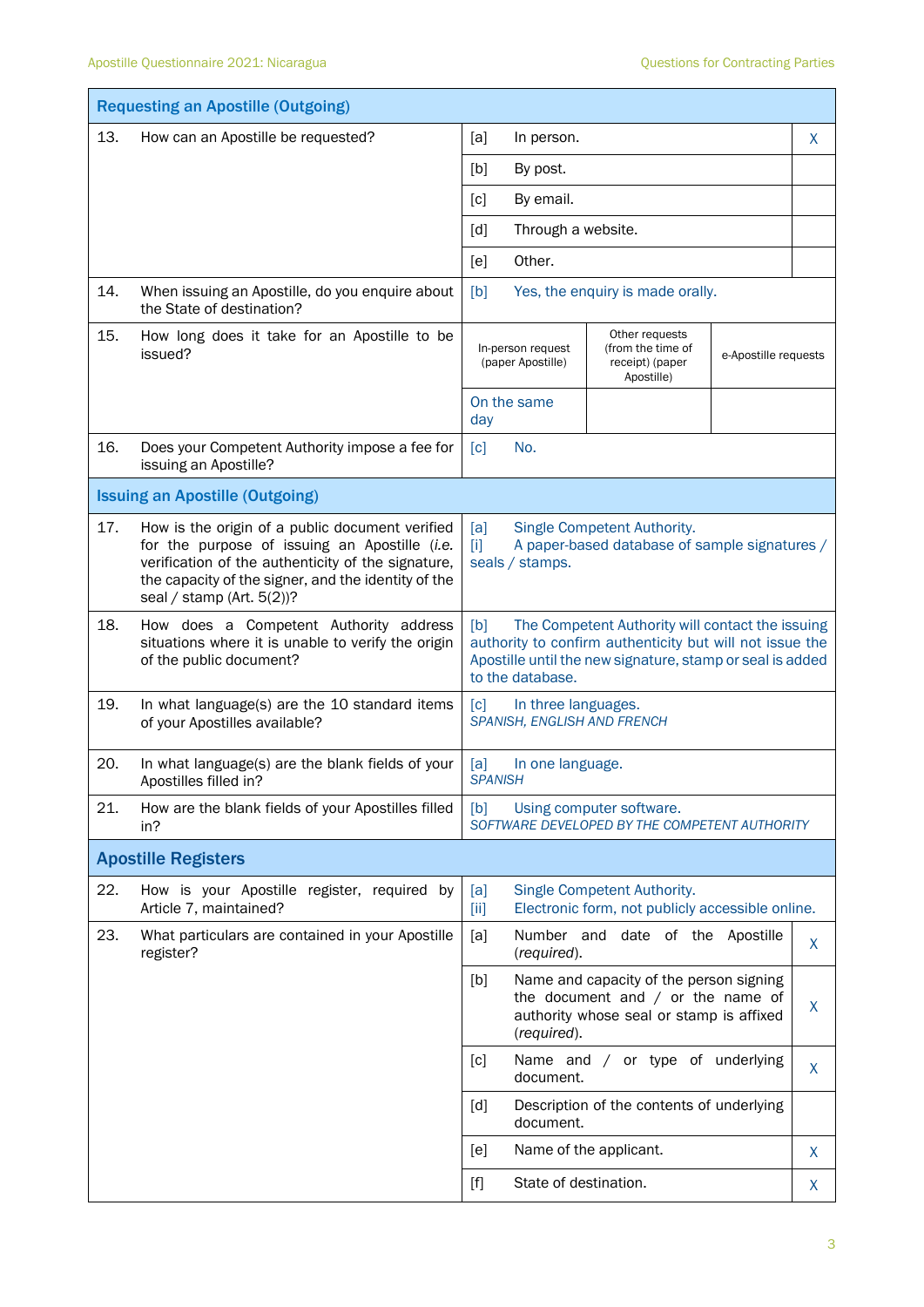|     |                                                                                                                                                                                                | [g]                                                                                                                                                                                                                                                   | Copy of the Apostille.                                                                                                                   | X  |
|-----|------------------------------------------------------------------------------------------------------------------------------------------------------------------------------------------------|-------------------------------------------------------------------------------------------------------------------------------------------------------------------------------------------------------------------------------------------------------|------------------------------------------------------------------------------------------------------------------------------------------|----|
|     |                                                                                                                                                                                                | [h]                                                                                                                                                                                                                                                   | Copy of the underlying document.                                                                                                         |    |
|     |                                                                                                                                                                                                | $[1]$                                                                                                                                                                                                                                                 | Other.                                                                                                                                   |    |
| 24. | Is there a limit to how long records can be<br>retained on the Apostille register?                                                                                                             | [d]                                                                                                                                                                                                                                                   | No.                                                                                                                                      |    |
| 25. | If your register is not publicly accessible, how<br>frequently do your Competent Authorities<br>receive requests to verify an Apostille they have<br>issued in the register?                   | $\lceil c \rceil$                                                                                                                                                                                                                                     | Between 2 and 10 times per year.                                                                                                         |    |
|     | <b>Technology &amp; the e-APP</b>                                                                                                                                                              |                                                                                                                                                                                                                                                       |                                                                                                                                          |    |
| 26. | Under your internal law, do you recognise<br>electronic / digital signatures as functionally<br>equivalent to handwritten signatures (i.e. can a<br>public document be signed electronically)? | [b]                                                                                                                                                                                                                                                   | No.                                                                                                                                      |    |
| 27. | Under your internal law, are public documents<br>executed, or able to be executed, in electronic<br>form (whether or not they are to be used abroad<br>under the Convention)?                  | [b]                                                                                                                                                                                                                                                   | No, public documents are never executed in<br>electronic form.                                                                           |    |
| 28. | Do you issue e-Apostilles?                                                                                                                                                                     | [b]<br>ΠI                                                                                                                                                                                                                                             | No.<br>We are studying the use of e-Apostilles and plan<br>to implement the e-Apostille component.<br><b>WE DON'T HAVE ECONOMIC FUND</b> |    |
|     | For Parties that answered no to Q28.<br>28.1. What challenges are you facing that may prevent                                                                                                  | [a]                                                                                                                                                                                                                                                   | Internal law limitations.                                                                                                                |    |
|     | you from implementing the e-Apostille?                                                                                                                                                         | [b]                                                                                                                                                                                                                                                   | Judicial or administrative structure.                                                                                                    |    |
|     |                                                                                                                                                                                                | $\lceil c \rceil$                                                                                                                                                                                                                                     | Implementation challenges (e.g. lack of<br>resources, lack of infrastructure).                                                           |    |
|     |                                                                                                                                                                                                | [d]                                                                                                                                                                                                                                                   | Cost.                                                                                                                                    | X. |
|     |                                                                                                                                                                                                | [e]                                                                                                                                                                                                                                                   | System interoperability / compatibility.                                                                                                 |    |
|     |                                                                                                                                                                                                | $[f] % \begin{center} % \includegraphics[width=\linewidth]{imagesSupplemental_3.png} % \end{center} % \caption { % Our method can be used for the use of the image. % Note that the \emph{Left:} \label{fig:case} \vspace{-1em} % \label{fig:case} %$ | Security concerns.                                                                                                                       |    |
|     |                                                                                                                                                                                                | [g]                                                                                                                                                                                                                                                   | Other.                                                                                                                                   |    |
|     | For Parties that answered no to Q28.<br>28.2. How do you issue an Apostille for a public<br>document executed in electronic form?                                                              | [a]                                                                                                                                                                                                                                                   | Public documents are never executed in<br>electronic form.                                                                               |    |
| 29. | Are your authorities<br>equipped to accept<br>incoming e-Apostilles?                                                                                                                           | [b]                                                                                                                                                                                                                                                   | Yes, but on certain conditions.<br>NOT REQUIRE SPECIALIZED EQUIPMENT FOR VERIFICATION                                                    |    |
| 30. | Do you maintain an e-Register?                                                                                                                                                                 |                                                                                                                                                                                                                                                       | Yes.                                                                                                                                     |    |
|     | For Parties that answered yes to Q30.<br>30.2. What technology is used to maintain your<br>e-Register?                                                                                         | [a]                                                                                                                                                                                                                                                   | A government-built platform.                                                                                                             |    |
| 31. | Have you been in contact with other Competent<br>Authorities that operate an e-APP component<br>and exchanged information and / or relevant<br>experience?                                     | [b]                                                                                                                                                                                                                                                   | No.                                                                                                                                      |    |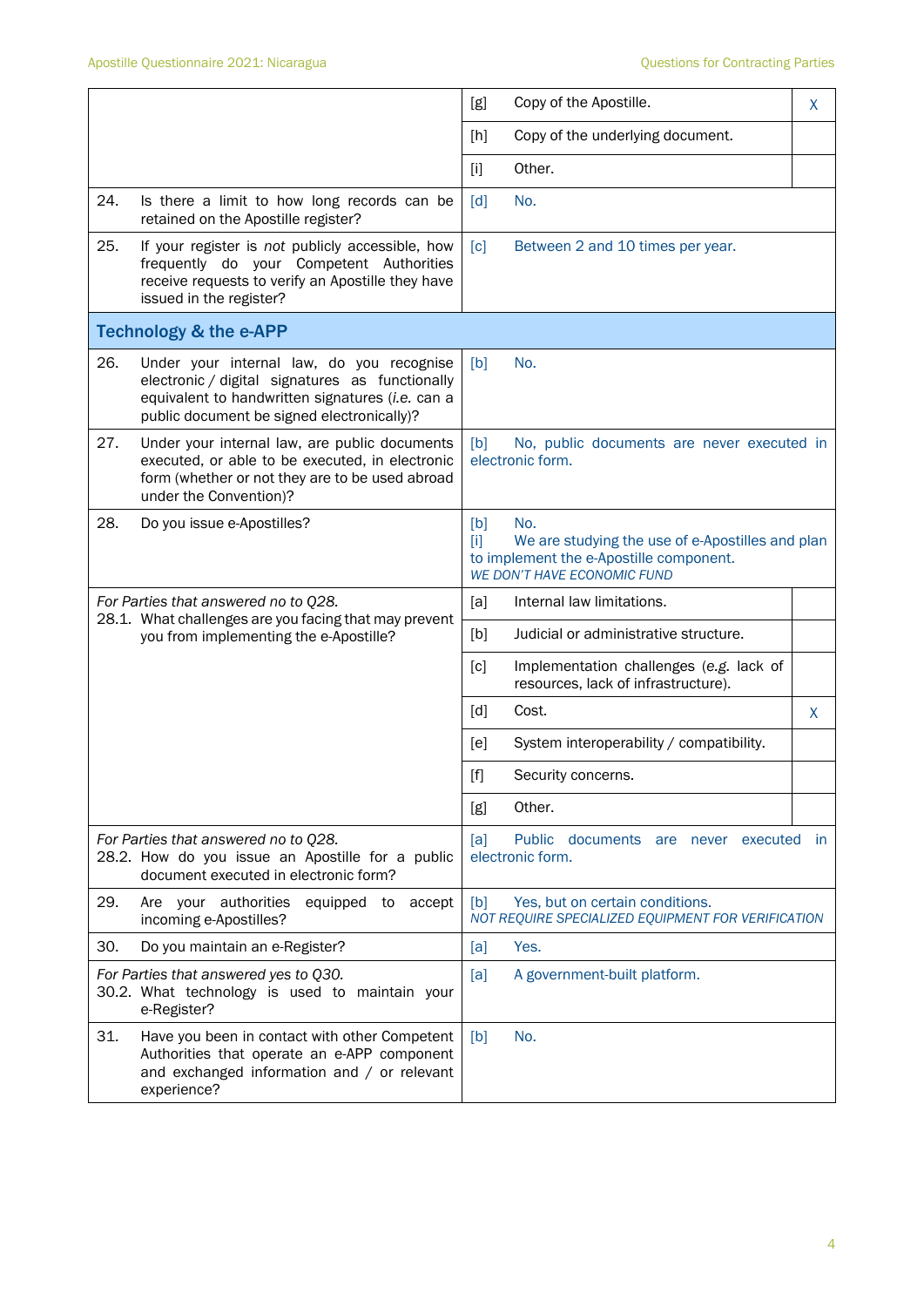|     | <b>Issues with Apostilles</b>                                                                                                                                   |       |                                                                                                     |   |
|-----|-----------------------------------------------------------------------------------------------------------------------------------------------------------------|-------|-----------------------------------------------------------------------------------------------------|---|
| 32. | Has an Apostille <i>issued</i> by your Competent<br>Authority ever been refused by the authorities of<br>another Contracting Party on the following<br>grounds: | [a]   | Form requirements (e.g. square-shaped,<br>sides of at least nine centimetres, border,<br>ink, etc). |   |
|     |                                                                                                                                                                 | [b]   | The manner in which the Apostille was<br>affixed / attached to the underlying<br>document.          |   |
|     |                                                                                                                                                                 | [c]   | The Apostille was not signed.                                                                       |   |
|     |                                                                                                                                                                 | [d]   | One<br>0f<br>the<br>standard<br>or<br>more<br>informational items were not filled in.               |   |
|     |                                                                                                                                                                 | [e]   | The Apostille was in electronic form (an<br>e-Apostille).                                           |   |
|     |                                                                                                                                                                 | $[f]$ | The underlying public document was in<br>electronic form.                                           |   |
|     |                                                                                                                                                                 | [g]   | The underlying public document had<br>expired / was not issued within a certain<br>timeframe.       |   |
|     |                                                                                                                                                                 | [h]   | The underlying document was not a<br>public document under the law of the<br>destination.           |   |
|     |                                                                                                                                                                 | $[1]$ | Other.                                                                                              |   |
|     |                                                                                                                                                                 | [j]   | Unknown.                                                                                            |   |
|     |                                                                                                                                                                 | [k]   | No / Not applicable.                                                                                | X |
| 33. | Has your Competent Authority ever been<br>requested by external Competent Authorities to<br>certify or confirm your procedure for issuing<br>Apostilles?        | [a]   | Yes.<br><b>PHILLIPINES</b>                                                                          |   |
| 34. | Has an Apostille <i>received</i> by your authorities<br>ever been refused on the following grounds:                                                             | [a]   | The issuing State was not a Contracting<br>Party to the Apostille Convention.                       |   |
|     |                                                                                                                                                                 | [b]   | Form requirements (e.g. square-shaped,<br>sides of at least nine centimetres, border,<br>ink, etc). |   |
|     |                                                                                                                                                                 | [c]   | The manner in which the Apostille was<br>affixed / attached to the underlying<br>document.          |   |
|     |                                                                                                                                                                 | [d]   | The Apostille was not signed.                                                                       |   |
|     |                                                                                                                                                                 | [e]   | One<br>of<br>the<br>or<br>more<br>standard<br>informational items were not filled in.               |   |
|     |                                                                                                                                                                 | $[f]$ | The Apostille was in electronic form (an<br>e-Apostille).                                           |   |
|     |                                                                                                                                                                 | [g]   | The underlying public document was in<br>electronic form.                                           |   |